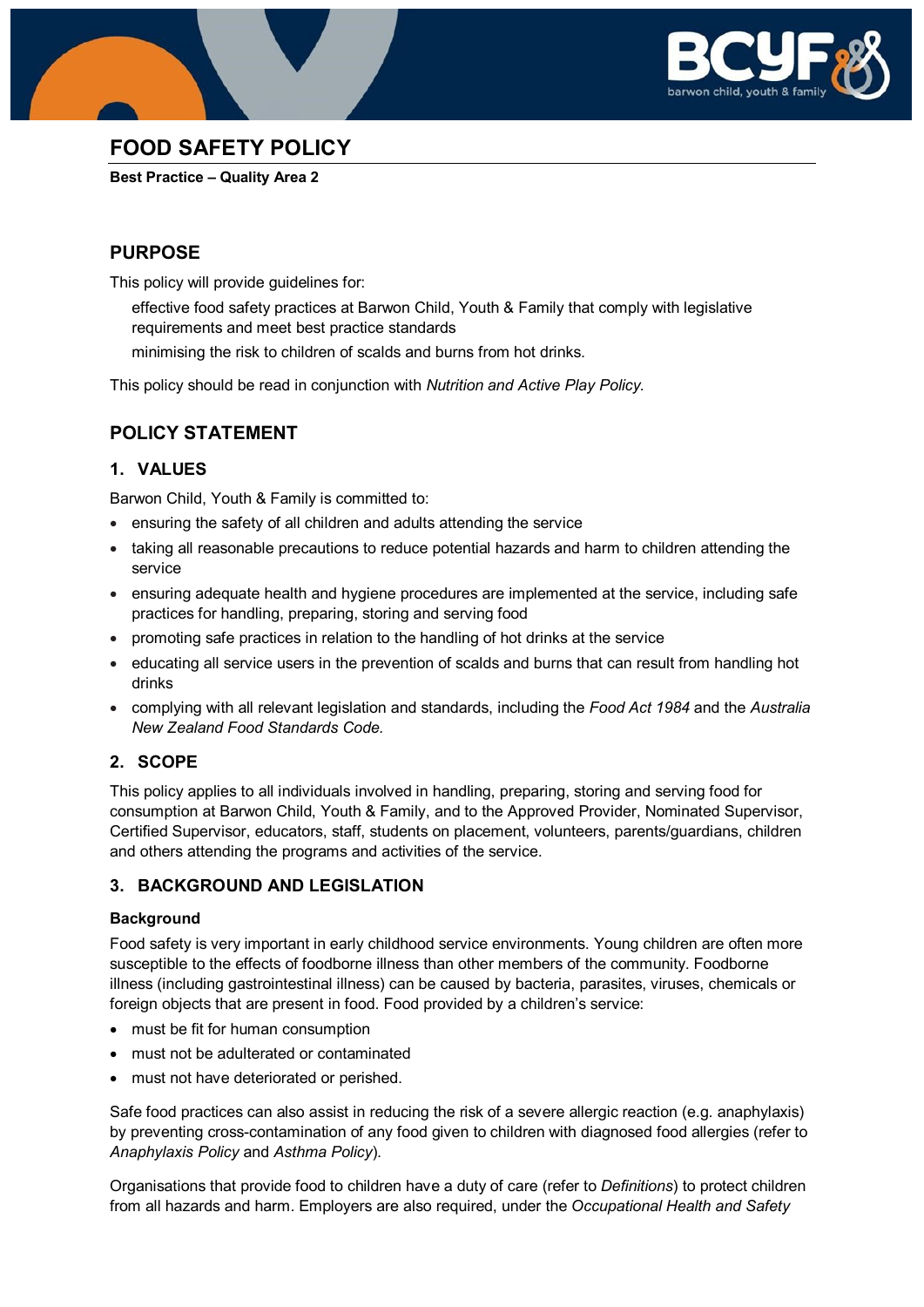*Act 2004*, to provide a healthy and safe working environment for employees and contractors, and to ensure that other individuals, including children, parents/guardians, visitors and the general public, are not endangered when attending the workplace. In addition, employees, visitors and contractors are responsible for complying with appropriate workplace standards and procedures that have been implemented to protect their own health and safety, and that of others.

The *Food Act 1984* aims to reduce the incidence of foodborne illness by ensuring that food manufactured, transported, sold, prepared and stored is safe, unadulterated, fit for human consumption and will not cause food poisoning. Under the Act, local councils in Victoria are required to classify every food premises in their municipality according to its food safety risk.

### **Early childhood services should confirm their food safety risk classification and related requirements with the local council in the area in which they operate.**

Class 1 food premises describes those that predominantly handle potentially hazardous food that is served to vulnerable people. Early childhood services that provide long day care are included in the Class 1 category. Class 4 food premises describes those whose food handling activities pose low risk to public health. Sessional kindergartens are included in the Class 4 category.

Standard 3.3.1, in Chapter 3 of the *Australia New Zealand Food Standards Code* (the Code), is one of the national food safety standards that outlines the responsibilities of food businesses to ensure that the food they produce is safe. This particular standard applies to Australian food businesses that provide meals for vulnerable persons (those who are at greater risk of being affected by foodborne illness), such as the very young, the elderly and individuals who are immunocompromised due to disease or treatment for other illnesses. Standard 3.3.1 requires such businesses to have a documented food safety program (refer to *Definitions*).

Child care services that provide hot/cold meals and snacks are classified as Class 1 (high risk). Class 1 services must:

- ensure food that is sold or prepared for sale is safe to eat (this includes food provided to children as part of the program and included in the fees paid to the service by the family)
- register annually with the council
- be inspected by the council when first registered or when registration is transferred to a new proprietor
- have a food safety program that is tailored specifically to their activities as a food premises
- keep a copy of the food safety program on site
- appoint a food safety supervisor with the necessary skills and accredited training
- undergo two mandatory compliance checks each year:
	- $\circ$  a council assessment of the premises and compliance with the documented food safety program
	- $\circ$  an audit of the food safety program by a Department of Health-approved auditor to determine adequacy and compliance.

From 1 July 2010, Class 1 services can choose to have audits of their tailored food safety program conducted by an auditor approved by the Department of Health. This audit can be conducted by an independent private auditor or by a council auditor (if the relevant council offers audit services). The auditor is responsible for providing the statutory audit certificate to council and services must retain full audit reports for four years after they have been prepared. For more information about Class 1 food premises, services should contact their local council and refer to: <http://www.health.vic.gov.au/foodsafety/downloads/class1.pdf>

Sessional kindergartens supplying low risk snacks such as cut fruit, milk, bread and cereals are classified as Class 4 (low risk). Class 4 services are **not** required to have:

• a food safety program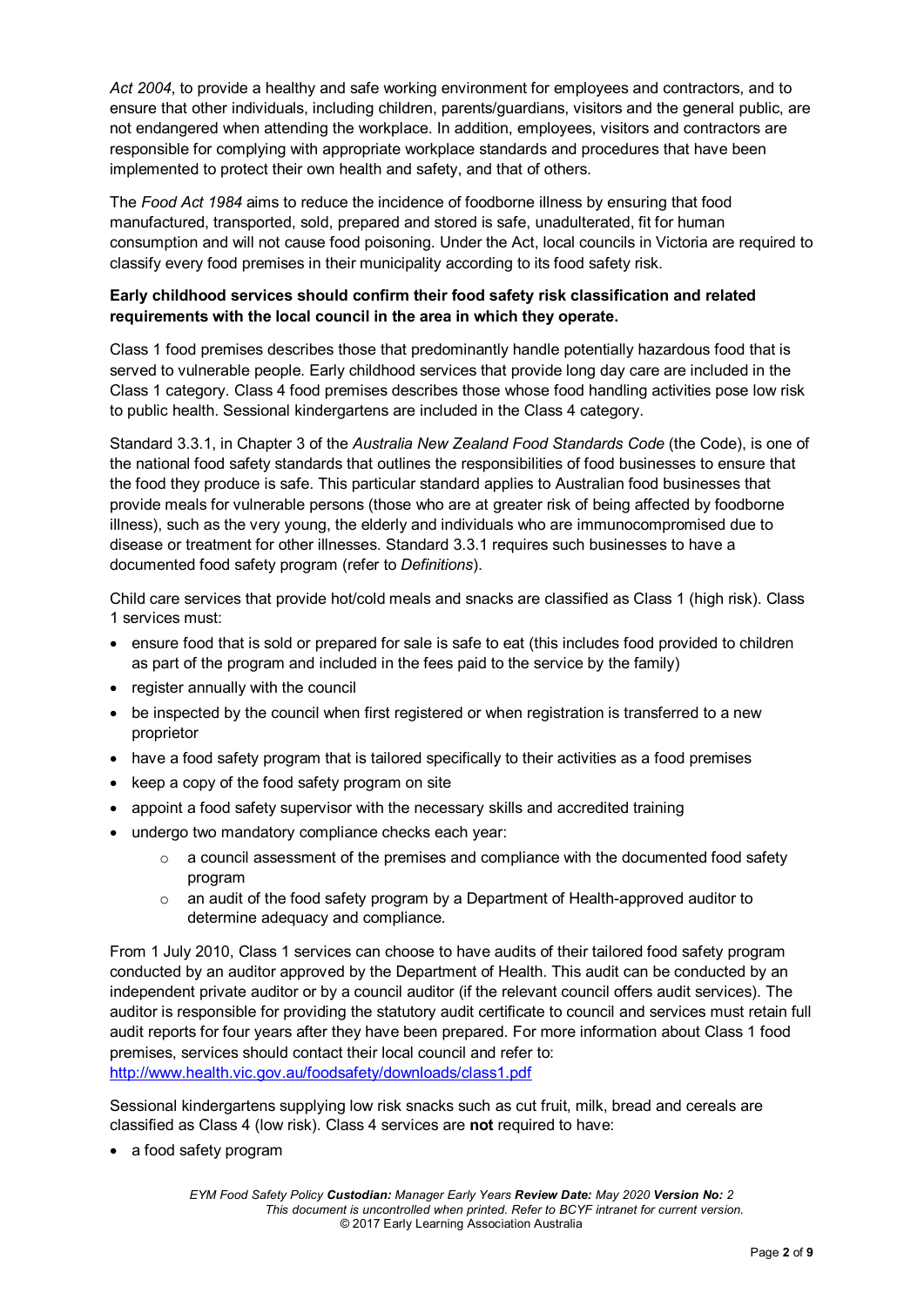- a food safety supervisor
- an annual council inspection.

However, Class 4 services must ensure that staff members have the skills and knowledge needed to safely handle food in their work roles. Council may also, at its discretion, inspect a premises under the *Food Act 1984* (e.g. to investigate complaints or conduct a spot check). Individual councils may also require services to complete a food safety audit or plan, especially when the service is operating a special event such as a sausage sizzle. For more information about Class 4 food premises, services should contact their local council and refer to: [www.health.vic.gov.au/foodsafety/downloads/class4.pdf](http://www.health.vic.gov.au/foodsafety/downloads/class4.pdf) 

### **Legislation and standards**

Relevant legislation and standards include but are not limited to:

- *Australia New Zealand Food Standards Code*
- *Child Wellbeing and Safety Act 2005*
- *Education and Care Services National Law Act 2010: Section 167*
- *Education and Care Services National Regulations 2011: Regulation 77*
- *Food Act 1984 (Vic)*
- *National Quality Standard*, Quality Area 2: Children's Health and Safety
	- Standard 2.1: Each child's health is promoted
	- Element 2.1.1: Each child's health needs are supported
- Occupational Health and Safety Act 2004
- Public Health and Wellbeing Act 2008

The most current amendments to listed legislation can be found at:

- Victorian Legislation Victorian Law Today:<http://www.legislation.vic.gov.au/>
- Commonwealth Legislation ComLaw:<http://www.comlaw.gov.au/>

### **4. DEFINITIONS**

The terms defined in this section relate specifically to this policy. For commonly used terms e.g. Approved Provider, Nominated Supervisor, Regulatory Authority etc. refer to the *General Definitions* section of this manual.

**Department of Health:** The State Government department responsible for the health and wellbeing of Victorians, and with oversight of the administration of the *Food Act 1984*.

**Duty of care:** A common law concept that refers to the responsibilities of organisations to provide people with an adequate level of protection against harm and all reasonable foreseeable risk of injury.

**Food allergies:** Some foods and food ingredients, or their components, can cause severe allergic reactions including anaphylaxis (refer to *Anaphylaxis Policy*). Less common symptoms of food allergy include infantile colic, reflux of stomach contents, eczema, chronic diarrhoea and failure to thrive in infants. Food allergies are often caused by peanuts, tree nuts, milk, eggs, sesame seeds, fish and shellfish, soy and wheat. For more information on food allergies, visit: [www.allergyfacts.org.au](http://www.allergyfacts.org.au/)

Food safety: (In relation to this policy) ensuring food provided by the service is fit for human consumption.

**Food safety program:** A written plan that details what an individual business does to ensure that the food it sells or handles is safe for human consumption. A food safety program is an important tool for businesses that handle, process or sell potentially hazardous foods, as it helps to maintain safe food handling practices and protect public health. It should identify potential hazards in all aspects of food handling, describe how such hazards can be controlled/monitored, and define appropriate corrective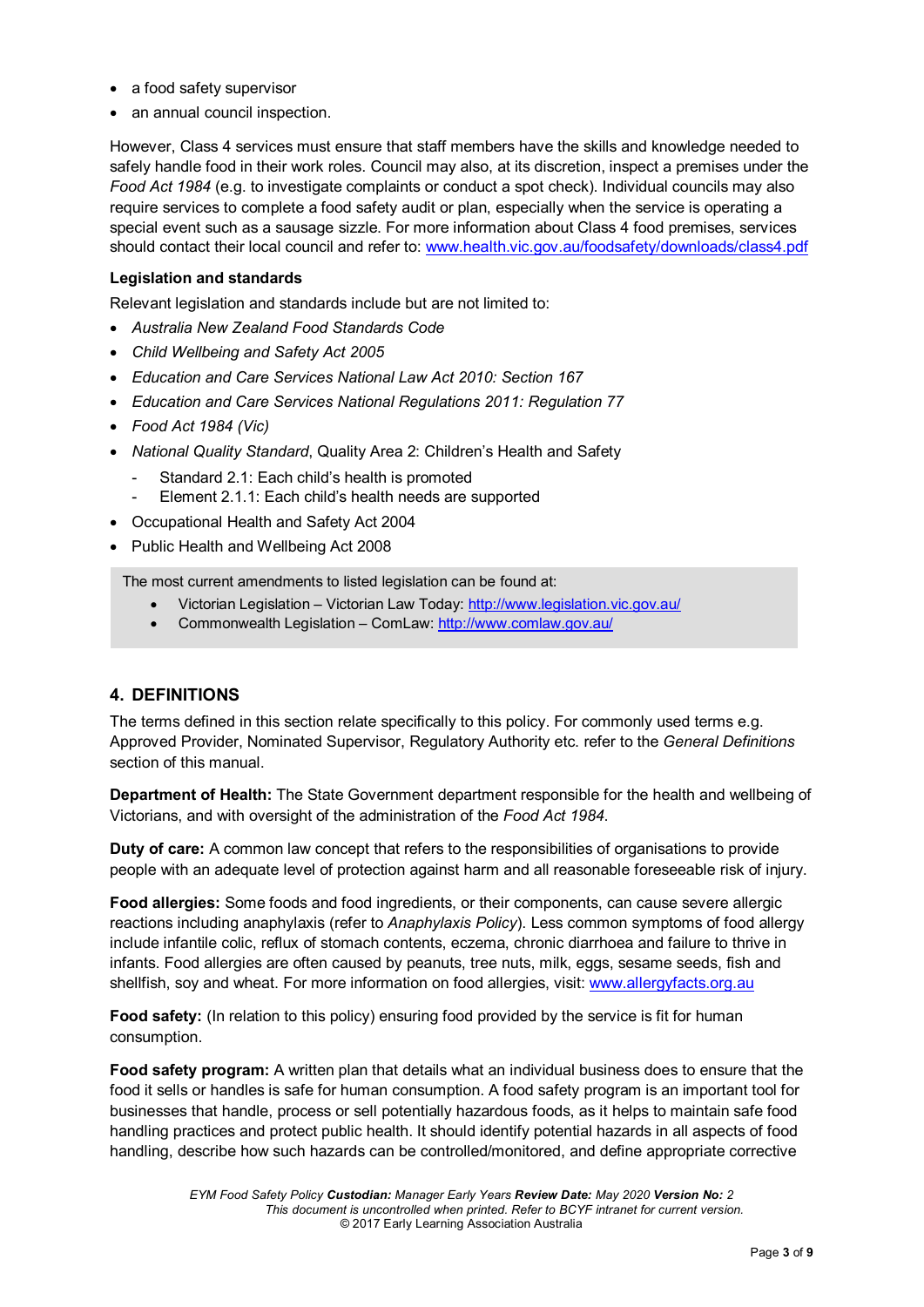action to be taken when a hazard is found to be under-managed. A food safety program must also include the requirements for appropriate record keeping. Class 4 services are not required to have a food safety program (refer to *Background*).

### **Food safety supervisor:** A person who:

- can recognise, prevent and alleviate food handling hazards at a premises
- has a Statement of Attainment from a Registered Training Organisation (RTO) that confirms competency in the required food safety standards
- has the ability and authority to supervise other individuals who handle food at the premises to ensure safe food handling at all times.

Class 4 food premises do not need a food safety supervisor (refer to *Background*). However, they must ensure that staff members have the skills and knowledge needed to safely handle food in their work roles.

**Food Standards Australia New Zealand (FSANZ):** A bi-national Government agency with the responsibility to develop and administer the *Australia New Zealand Food Standards Code* (the Code), which details standards and requirements in areas such as food additives, food safety, labelling and genetically modified (GM) foods. Enforcement and interpretation of the Code is the responsibility of State/Territory departments and food agencies within Australia and New Zealand.

**Hazardous food:** Food containing dangerous biological, chemical or physical agents, or food in a condition that has the potential to cause adverse health effects in humans.

**High-risk foods:** Bacteria that has the potential to cause food-poisoning can grow and multiply on some foods more easily than others. High-risk foods include meat, seafood, poultry, eggs, dairy products, small goods, cooked rice/pasta and prepared salads (such as coleslaw, pasta salads, rice salads and fruit salads). Food that is contained in packages, cans or jars can become high-risk once opened, and should be handled and stored appropriately.

**Hot drink:** Any container holding a liquid that has been heated or boiled, and that remains above room temperature (25°C) for any period of time.

**Scalds:** Burns by hot fluids, steam and other hot vapours.

### **5. SOURCES AND RELATED POLICIES**

### **Sources**

- *Australia New Zealand Food Standards Code*: <http://www.foodstandards.gov.au/code/Pages/default.aspx>
- Burns and scalds children. Available from the Better Health Channel: [www.betterhealth.vic.gov.au/bhcv2/bhcarticles.nsf/pages/Burns\\_and\\_scalds\\_children](http://www.betterhealth.vic.gov.au/bhcv2/bhcarticles.nsf/pages/Burns_and_scalds_children)
- Department of Health Food Safety. Contact the Department of Health if your inquiry relates to general food compliance issues (and you don't know where to start) or you are looking for publications on food safety or information on legislation.

Telephone: 1300 364 352 (free call within Australia)

Email: [foodsafety@health.vic.gov.au](mailto:foodsafety@health.vic.gov.au) 

Website: [www.health.vic.gov.au/foodsafety](http://www.health.vic.gov.au/foodsafety)

- − Keeping food safe: [www.health.vic.gov.au/foodsafety/bus/keeping.htm](http://www.health.vic.gov.au/foodsafety/bus/keeping.htm)
- − Food safety at home and in the community: [www.health.vic.gov.au/foodsafety/home/index.htm](http://www.health.vic.gov.au/foodsafety/home/index.htm)
- dofoodsafely a free online food safety program:<http://dofoodsafely.health.vic.gov.au/>
- Kids Health Info at The Royal Children's Hospital Melbourne provides kids health and safety resources for purchase. To purchase a resource, phone (03) 9345 6429 or visit: [www.rch.org.au/chas/.](http://www.rch.org.au/chas/) Kids Health Info is part of the Family Services Department of The Royal Children's Hospital Melbourne, which also includes the [Safety Centre,](http://www.rch.org.au/safetycentre/) th[e Family Resource Centre](http://www.rch.org.au/frc/)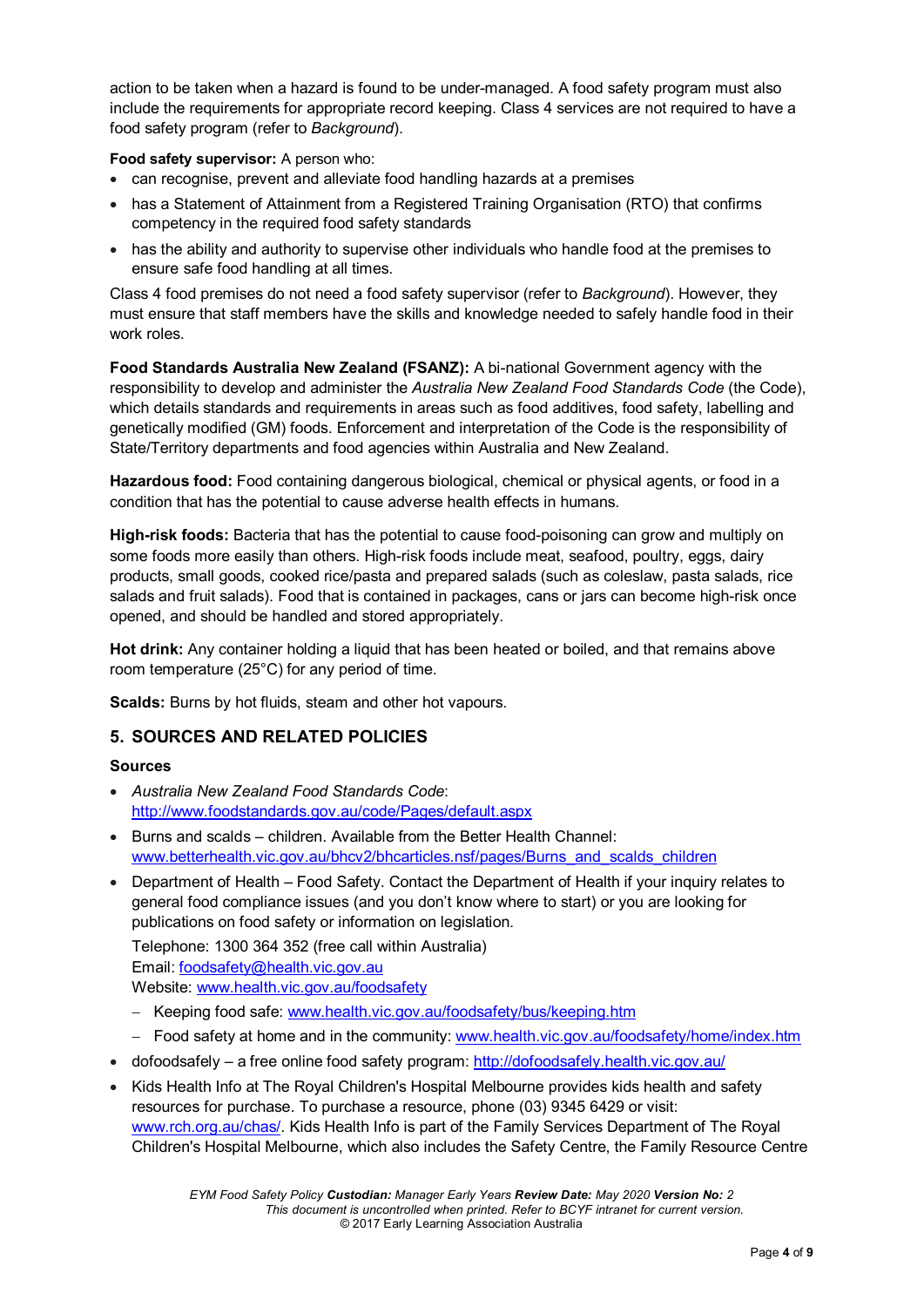and the [Volunteer Service.](http://www.rch.org.au/volunteers/) Royal Children's Hospital Safety Centre, 50 Flemington Road, Parkville. Telephone advisory line: (03) 9345 5085 or email: [safety.centre@rch.org.au](mailto:safety.centre@rch.org.au)

- Kidsafe: telephone (03) 9251 7725 or email: [info@kidsafevic.com.au.](mailto:info@kidsafevic.com.au) For a fact sheet on scalds and burns, visit their website: [www.kidsafevic.com.au/images/stories/pdfs/Burns\\_Scalds.pdf](http://www.kidsafevic.com.au/images/stories/pdfs/Burns_Scalds.pdf)
- National Health and Medical Research Council (2013) *Staying Healthy: Preventing infectious*  diseases in early childhood education and care services  $(5<sup>th</sup>$  edition): <http://www.nhmrc.gov.au/guidelines/publications/ch55>

#### **Service policies**

- *Administration of First Aid Policy*
- *Anaphylaxis Policy*
- *Asthma Policy*
- *Dealing with Medical Conditions Policy*
- *Diabetes Policy*
- *Excursions and Service Events Policy*
- *Hygiene Policy*
- *Incident, Injury, Trauma and Illness Policy*
- *Interactions with Children Policy*
- *Nutrition and Active Play Policy*
- *Occupational Health and Safety Policy*
- *Staffing Policy*
- *Supervision of Children Policy*

## **PROCEDURES**

#### **The Approved Provider is responsible for:**

- ensuring that the Nominated Supervisor, staff and volunteers at the service implement adequate health and hygiene practices, and safe practices for handling, preparing and storing food, to minimise risks to children being educated and cared for by the service (Regulation 77(1))
- contacting the local council in the service's area of operation to determine the service's food safety risk classification and requirements under the *Food Act 1984*
- complying with all requirements of the service's food safety risk classification under the *Food Act 1984*, as outlined by local council, including implementing a food safety program and employing a food safety supervisor if required (refer to *Background* and *Sources*: Department of Health – Food Safety)
- providing parents/guardians with a copy of this policy, and with up-to-date information on the safe provision of food for their children (refer to *Sources*: Department of Health – Food Safety: Food safety at home and in the community)
- ensuring that the Nominated Supervisor and all staff are provided with a copy of this policy and are kept up-to-date with current legislation, standards, policies, information and resources relating to food safety
- ensuring that staff undergo training in safe food handling, as required
- monitoring staff compliance with food safety practices (refer to *Sources*: Department of Health Food Safety: Keeping food safe)
- encouraging volunteers to complete training in safe food handling techniques (refer to *Sources*: dofoodsafely)
- ensuring that good hygiene practices are maintained at the service (refer to *Sources*: Department of Health – Food Safety: Keeping food safe and *Hygiene Policy*)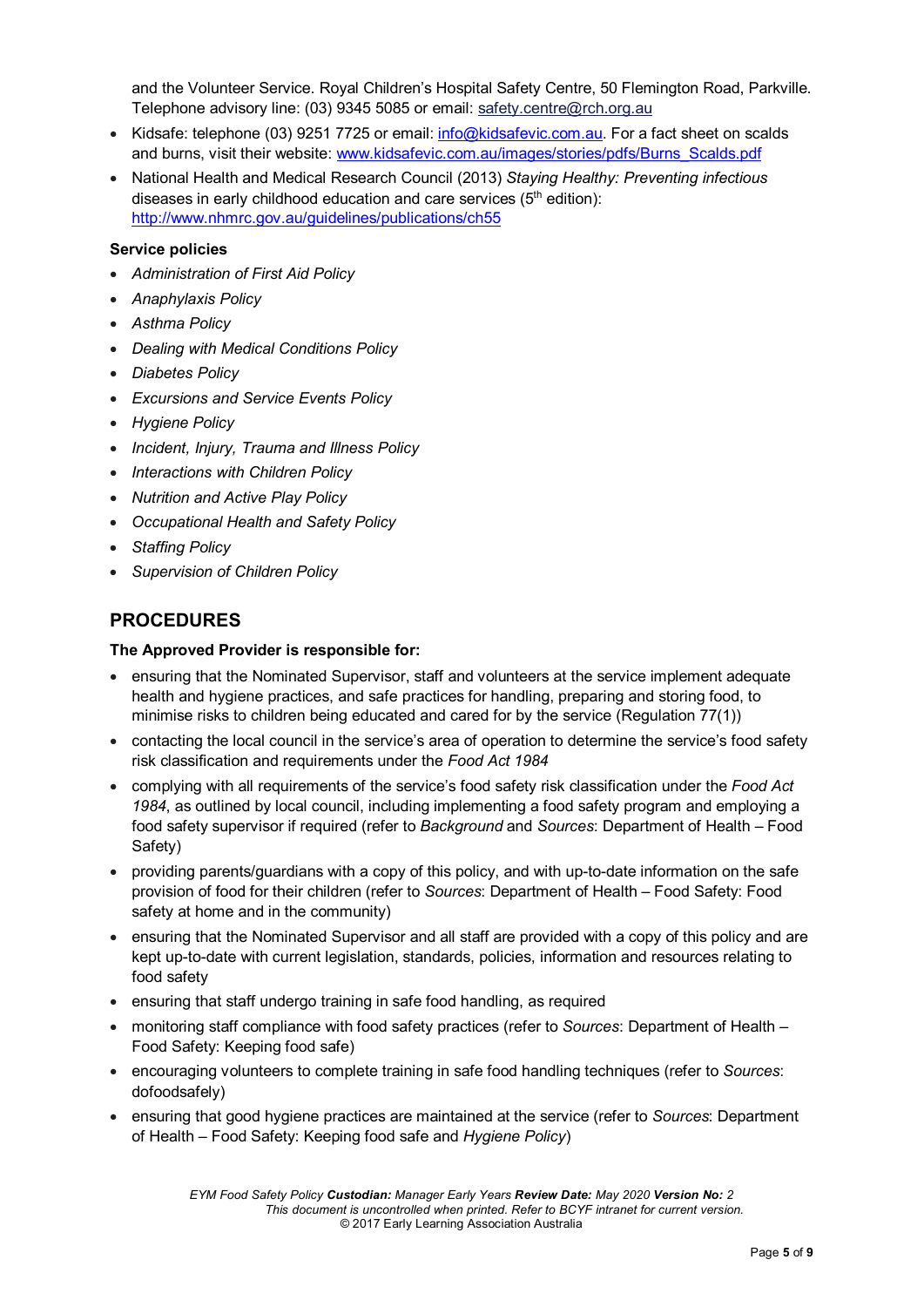- displaying hygiene guidelines/posters and food safety guidelines/posters in the food areas of the service for the reference of staff and families involved in the preparation and distribution of food to children (refer to *Sources*: Department of Health – Food Safety: Keeping food safe and *Hygiene Policy*)
- ensuring that this policy is referred to when undertaking risk assessments for excursions and other service events
- ensuring measures are in place to prevent cross-contamination of any food given to children with diagnosed food allergies (refer to *Anaphylaxis Policy* and *Asthma Policy*)
- identifying potential hazards that may reasonably be expected to occur at each stage of the food-handling and preparation cycle, and developing procedures to minimise these hazards. Stages of the cycle include ordering, delivery, storage, thawing, preparation, cooking, cooling, handling post-cooking, reheating and serving
- ensuring that all facilities and equipment for food preparation and storage are clean, and in good repair and working order
- providing a calibrated thermometer in good working order, suitable for monitoring the temperature of the fridge/freezer in food preparation areas. Glass thermometers containing mercury are not recommended in or near food preparation areas
- contacting local council to determine requirements prior to selling food at a fête, food stall or other service event. Such requirements may include completing a Food Act notification form and/or a statement of trade form
- removing pests and vermin from the premises
- informing DEECD, DHS and parents/guardians if an outbreak of gastroenteritis or possible food poisoning occurs at the service
- informing families of the availability of cold storage facilities at the service to ensure parents/guardians make suitable food choices when supplying food for their own child, or for children to share
- ensuring staff, parents/guardians and others attending the service are aware of the acceptable and responsible practices for the consumption of hot drinks (refer to Attachment 1 – Responsible consumption of hot drinks at the service).

### **The Nominated Supervisor is responsible for:**

- ensuring that staff and volunteers at the service implement adequate health and hygiene practices, and safe practices for handling, preparing and storing food, to minimise risks to children being educated and cared for by the service (Regulation 77(2))
- ensuring parents/guardians provide details of their child's specific nutritional requirements (including allergies) on the enrolment form, and discussing these prior to the child commencing at the service and whenever these requirements change
- keeping up-to-date with current legislation, standards, policy, information and resources relating to food safety
- ensuring staff undergo training in safe food handling and good hygiene practices, as required
- encouraging volunteers to complete training in safe food handling techniques (refer to *Sources*: dofoodsafely)
- ensuring this policy is referred to when undertaking risk assessments for excursions and other service events
- ensuring students, volunteers, and casual and relief staff at the service are informed of this policy.

### **Certified Supervisors, educators and other staff are responsible for:**

• keeping up-to-date with current legislation, standards, policy, information and resources relating to food safety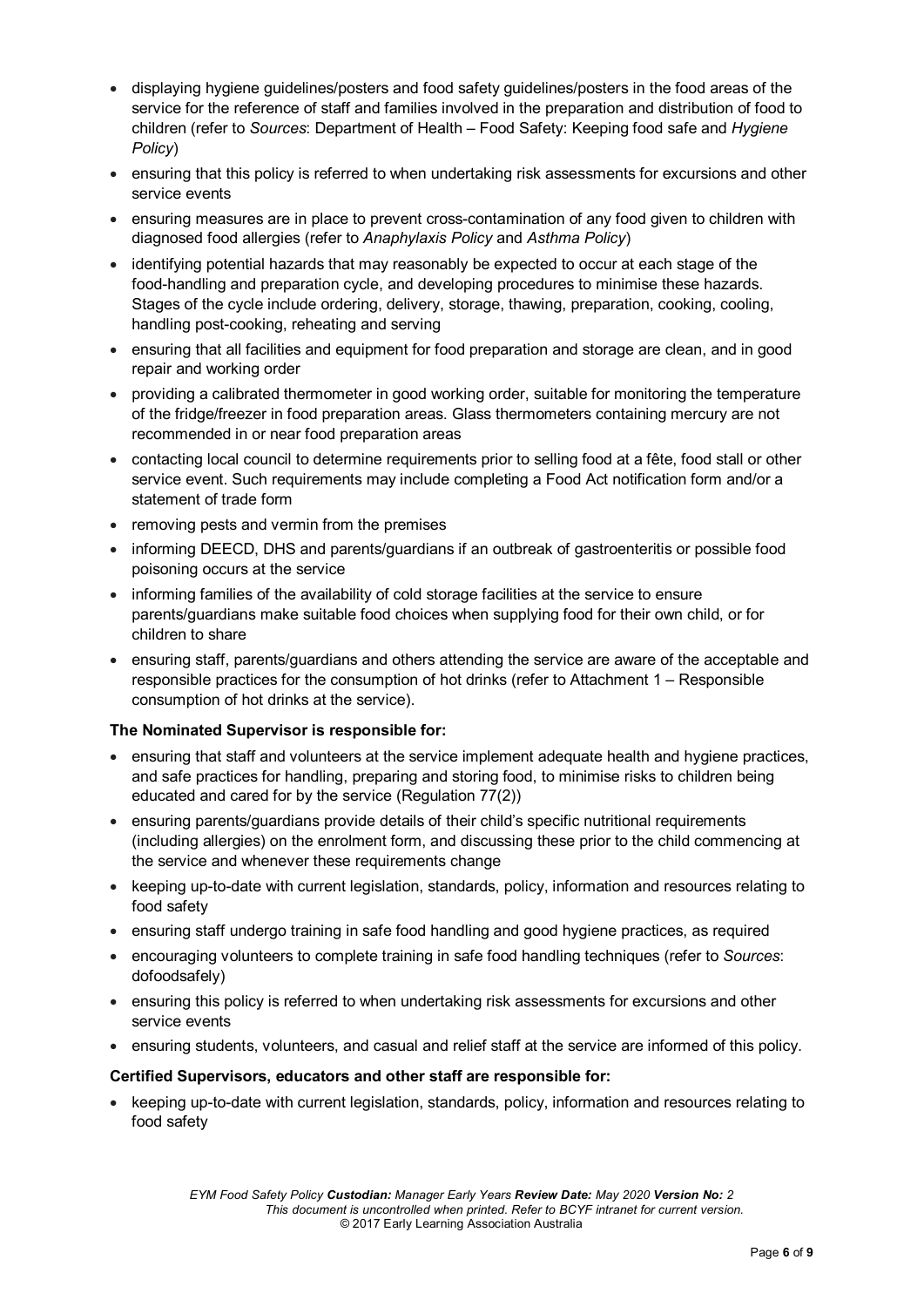- being aware of safe food practices and good hygiene practices (refer to *Sources*: Department of Health – Food Safety: Keeping food safe and *Hygiene Policy*), and undergoing training if required
- referring to this policy when undertaking risk assessments for excursions and other service events
- informing students, volunteers, and casual and relief staff at the service about this policy
- ensuring that children's lunchboxes are kept indoors, away from heat sources (including direct sunlight) and refrigerated if necessary
- discussing food safety with children to increase awareness and assist in developing safe practices
- discouraging children from sharing drink bottles or cups at the service
- ensuring that children do not share lunches to minimise risks in relation to children with food allergies
- providing adequate supervision of children while they are eating (refer to *Supervision of Children Policy*)
- teaching children to wash and dry their hands (refer to *Hygiene Policy*):
	- − before touching or eating food
	- − after touching chicken or raw meat
	- − after using the toilet
	- − after blowing their nose, coughing or sneezing
	- − after playing with an animal/pet
- encouraging parents/guardians to discuss a child's nutritional requirements, food allergies or food sensitivities, and informing the Nominated Supervisor where necessary
- seeking input from parents/guardians on cultural values or religious expectations regarding food handling, provision and consumption
- informing the Nominated Supervisor or Approved Provider of any outbreaks of gastroenteritis or possible food poisoning at the service
- removing hazardous food (refer to *Definitions*), including food that has fallen on the floor, and providing alternative food items
- documenting and implementing a food safety program (refer to *Definitions*), if required
- maintaining good personal and kitchen hygiene (refer to *Sources*: Department of Health Food Safety: Keeping food safe and *Hygiene Policy*)
- covering all wounds/cuts on hands or arms with wound strips or bandages
- wearing disposable gloves when handling food
- complying with the guidelines in relation to the consumption of hot drinks at the service (refer to Attachment 1 – Responsible consumption of hot drinks at the service)
- informing parents/guardians and visitors to the service about the guidelines in relation to the consumption of hot drinks at the service (refer to Attachment 1 – Responsible consumption of hot drinks at the service).

#### **Parents/guardians are responsible for:**

- washing hands prior to participating in food preparation and cooking activities
- ensuring that food preparation surfaces, utensils, lunchboxes and reusable drink bottles are clean
- washing all fruits and vegetables thoroughly
- wearing disposable gloves when handling food
- packing a cold item, such as a frozen water bottle, with perishable foods in a child's lunchbox, or using an insulated lunchbox or cooler
- complying with the requirements of this policy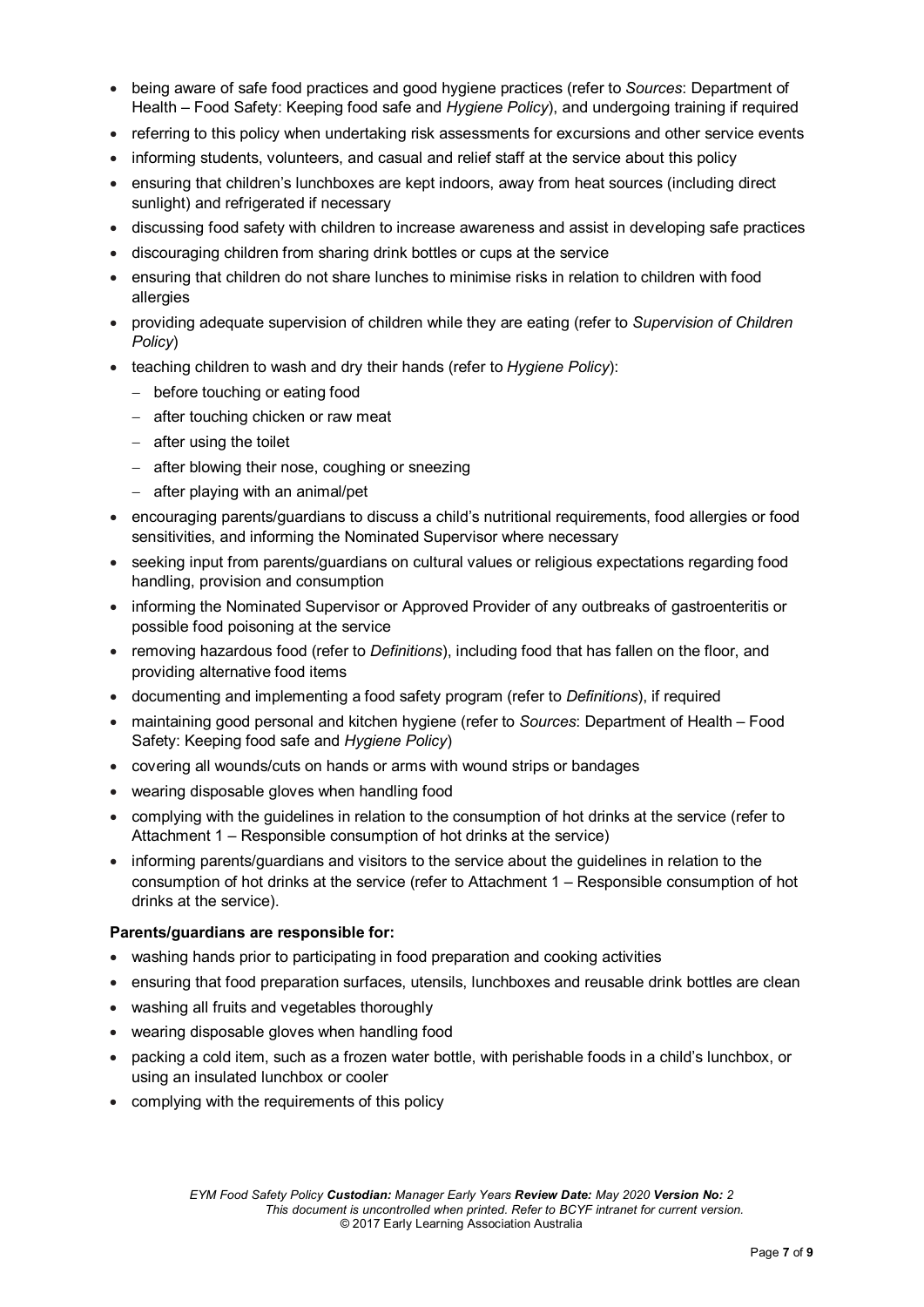• providing details of specific nutritional requirements (including allergies) on their child's enrolment form, and discussing these with the Nominated Supervisor prior to the child commencing at the service and whenever these requirements change.

**Volunteers and students, while at the service, are responsible for following this policy and its procedures.**

# **EVALUATION**

In order to assess whether the values and purposes of the policy have been achieved, the Approved Provider will:

- regularly seek feedback from everyone affected by the policy regarding its effectiveness
- monitor the implementation, compliance, complaints and incidents in relation to this policy
- monitor and investigate any issues related to food safety, such as reports of gastroenteritis or food poisoning
- keep the policy up to date with current legislation, research, policy and best practice
- revise the policy and procedures as part of the service's policy review cycle, or as required
- notify parents/guardians at least 14 days before making any changes to this policy or its procedures.

# **ATTACHMENTS**

• Attachment 1: Responsible consumption of hot drinks at the service

## **AUTHORISATION/DOCUMENT HISTORY**

This policy was initially adopted by the Approved Provider of Glastonbury Community Services (now Barwon, Child Youth & Family) education and care services on 7 October 2013.

| <b>Version</b><br><b>Number</b> | <b>Approval Date</b>                      | <b>Approved By</b>                              | <b>Brief Description</b>                                                      |  |
|---------------------------------|-------------------------------------------|-------------------------------------------------|-------------------------------------------------------------------------------|--|
| V1                              | April 2016                                | Executive<br>Director Client<br>Services        | Glastonbury Community Services policy reviewed and<br>reformatted under BCYF. |  |
| V <sub>2</sub>                  | May 2018                                  | Executive<br>Director Client<br><b>Services</b> | Policy reviewed against the National Quality Framework                        |  |
| <b>Author</b>                   | Manager Early Years                       |                                                 |                                                                               |  |
| <b>Reviewer</b>                 | <b>Executive Director Client Services</b> |                                                 |                                                                               |  |

### **REVIEW DATE: MAY 2020**